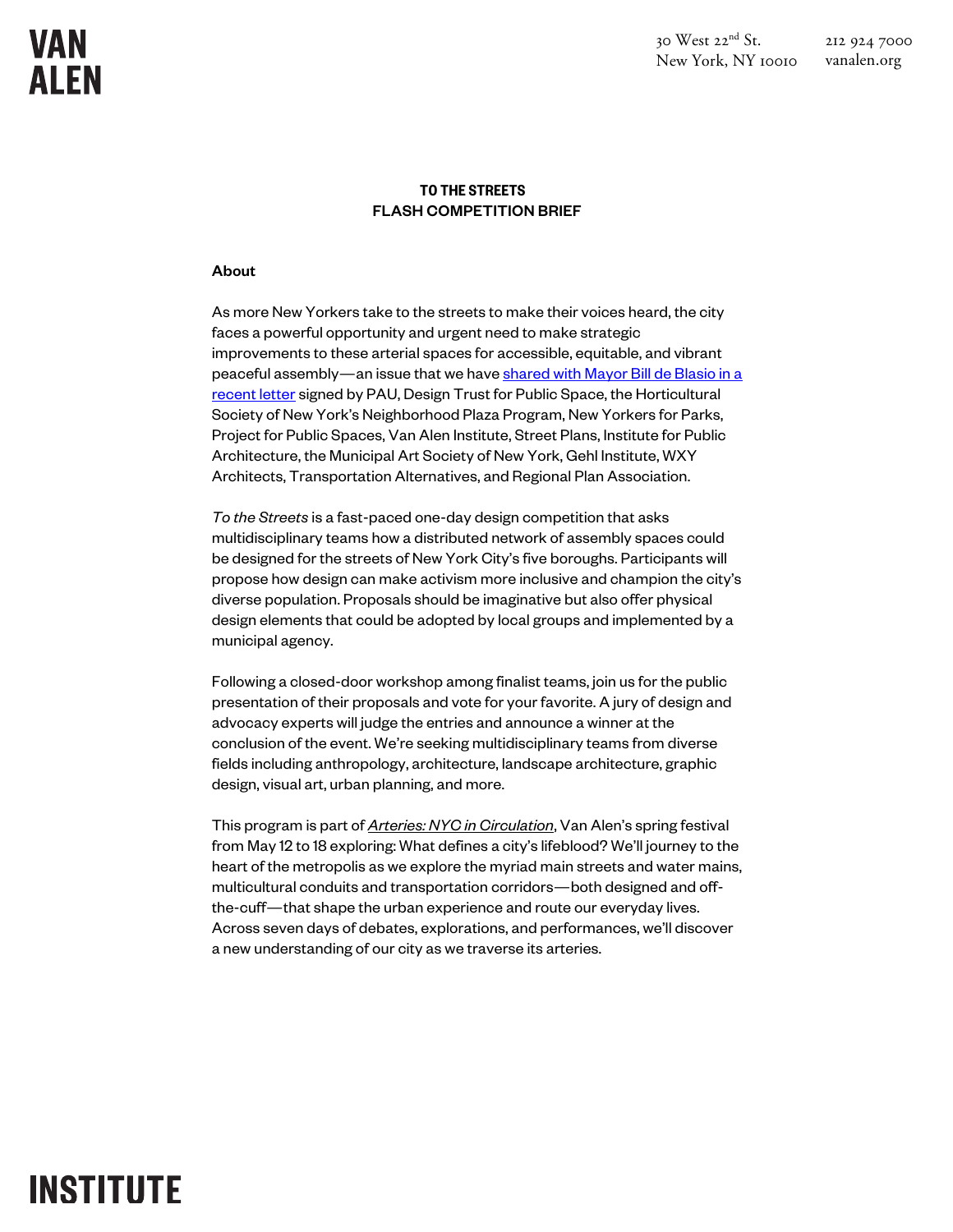#### Questions to Get You Started

- How can the design of street interventions be used to make activism more inclusive?
- How can the existing design of streets in New York City be leveraged to promote free speech?
- How can citizens in all five boroughs easily reach a point of assembly within 15 minutes at any time of day by multiple modes of transportation?
- How can we design public spaces to facilitate networked simultaneous citywide protest events?
- How can we make these improvements strategically, with maximum impact and within realistic budgets?
- How can we design spaces that are perceived as safer and more welcoming to activism and civic engagement from a more diverse audience? What would this look like if we started with the most vulnerable populations?
- How could this be an opportunity to bridge the divides in the current political climate?
- How could we design or adjust spaces to reframe our common—and sometimes unproductive—assumptions of public political display?
- How can technology be used to connect diverse communities and bring them together in public space?
- How can streets be designed for accessible, vibrant, and peaceful assembly long-term?

#### How Does the Competition Work?

Jurors will evaluate proposals based on the following criteria:

- It proposes feasible, strategic improvements to arterial spaces with identifiable goals in increasing accessible, equitable, and vibrant peaceful assembly.
- It clearly communicates existing conditions and problems, the demographics the proposal addresses, today's political context, and how the proposal will achieve its stated goals.
- It has the potential to enrich a wide audience's engagement with activism, peaceful assembly, and public space, and is compelling for official political agencies.
- It can be eventually visualized through dynamic, eye-catching imagery
- It proposes feasible, user-centered solutions grounded in a physical design (not simply an app).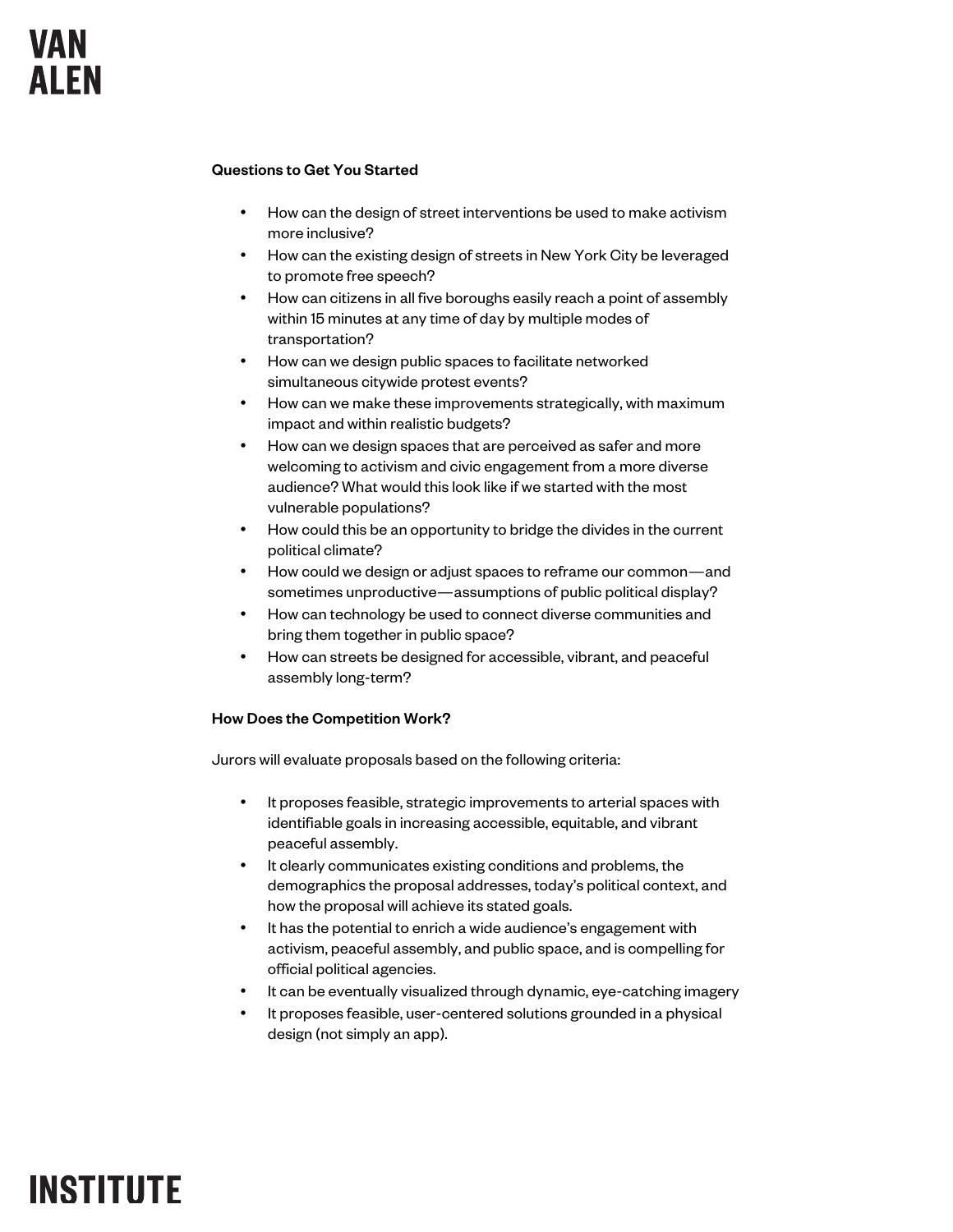### **VAN AIFN**

- It connects to and builds on existing initiatives from research entities and non-profit organizations, such as:
	- o Seven Steps recommended in a letter to Mayor Bill de Blasio for improving and expanding spaces of assembly
	- o Civic Action Tracker by New Yorkers for Parks
- It demonstrates interdisciplinary thinking and collaboration among team members from different fields of expertise.

#### Jury

Susan Chin, Executive Director, Design Trust for Public Space Laura Hansen, Managing Director, Neighborhood Plaza Partnership, The Horticultural Society of New York David van der Leer, Executive Director, Van Alen Institute Toshihiko Karato, Project Manager, Sawyer | Berson Architecture & Landscape Architecture Nadine Maleh, Executive Director, The Institute for Public Architecture Jennifer Nitzky, President, American Society of Landscape Architects – New York Lucy Robson, Director of Research & Planning, New Yorkers for Parks Kate Slevin, Vice President, State Programs and Advocacy, Regional Plan Association

Paul Steely White, Executive Director, Transportation Alternatives

### Eligibility

To participate, you must be part of a multidisciplinary team of up to four members; individuals may not participate alone. Your team must include at least one professional from architecture or urban planning. This competition is open to both professionals and students. Members of the team must be available to participate in a workshop and present at WeWork South Williamsburg on Saturday, May 13.

### Entering the Competition

Entry fee: There is no entry fee for entering *To the Streets* flash competition.

Number of entries: Individuals may participate on only one team. Each team is permitted to enter only one submission.

Submission of concepts: Teams must submit a maximum 150-word concept by midnight EDT on May 11, 2017. Finalists will be notified by on May 12, 2017. Your entry must include a written concept description of your proposal. Clearly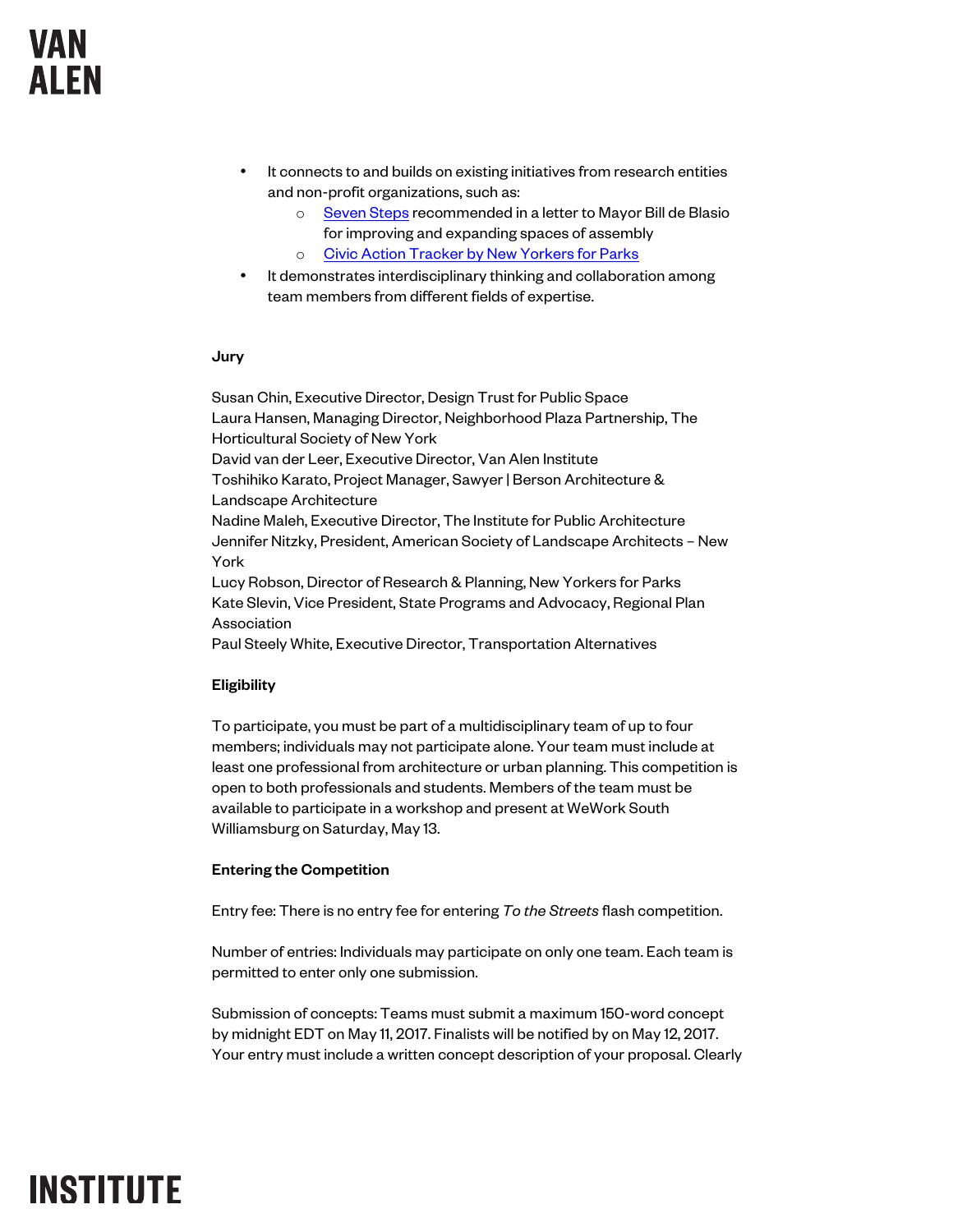state your proposed solution(s), the name(s), contact information, title, and affiliation of the team members. Accompanying illustrations of your concept are accepted but not required. Team members have the option to upload a portfolio of past work.

All entries must be in English. Proposals must be uploaded using the submission link on vanalen.org by midnight May 11. Entrants will receive a confirmation that the files have been uploaded and should retain this confirmation for reference. Failure to comply with any of these submission requirements will result in disqualification.

All information required to enter can be found on vanalen.org. If you have questions, please contact Steven Thomson, Van Alen Institute at sthomson@vanalen.org.

#### Legal

Further details on competition proposal requirements and presentation formats will be provided to the finalist teams.

Publication restrictions: Entrants may not refer to projects that have already been implemented or that have been designed on the basis of any agreement entered into by the entrant or entrants with a public, public/private or fully private body with the intention of actual development of the project in question. Similarly, entries may not refer to projects published before the last day of the deliberations of the judging panel.

Infringement of copyright and other intellectual property: All work submitted for the competition must be the entrant's original work. Finalist teams will retain ownership of all intellectual property rights over their work. It is the entrant's sole responsibility to ensure that the work submitted does not infringe upon the intellectual property rights of any third party, including, but not limited to copyright, trademark and design right. Van Alen shall not be responsible for entrant's infringement of any third party intellectual property rights, regardless of whether said infringement was known or should have been known by entrant.

Use of submitted works: Entrant agrees that Van Alen is granted the nonexclusive reproduction rights to all entries for Van Alen's advertising, promotion, exhibition, print publication, and internet purposes directly relating to the competition. Van Alen shall have no responsibility for any unauthorized use of the entrant's works by any third party, including but not limited to the sponsors.